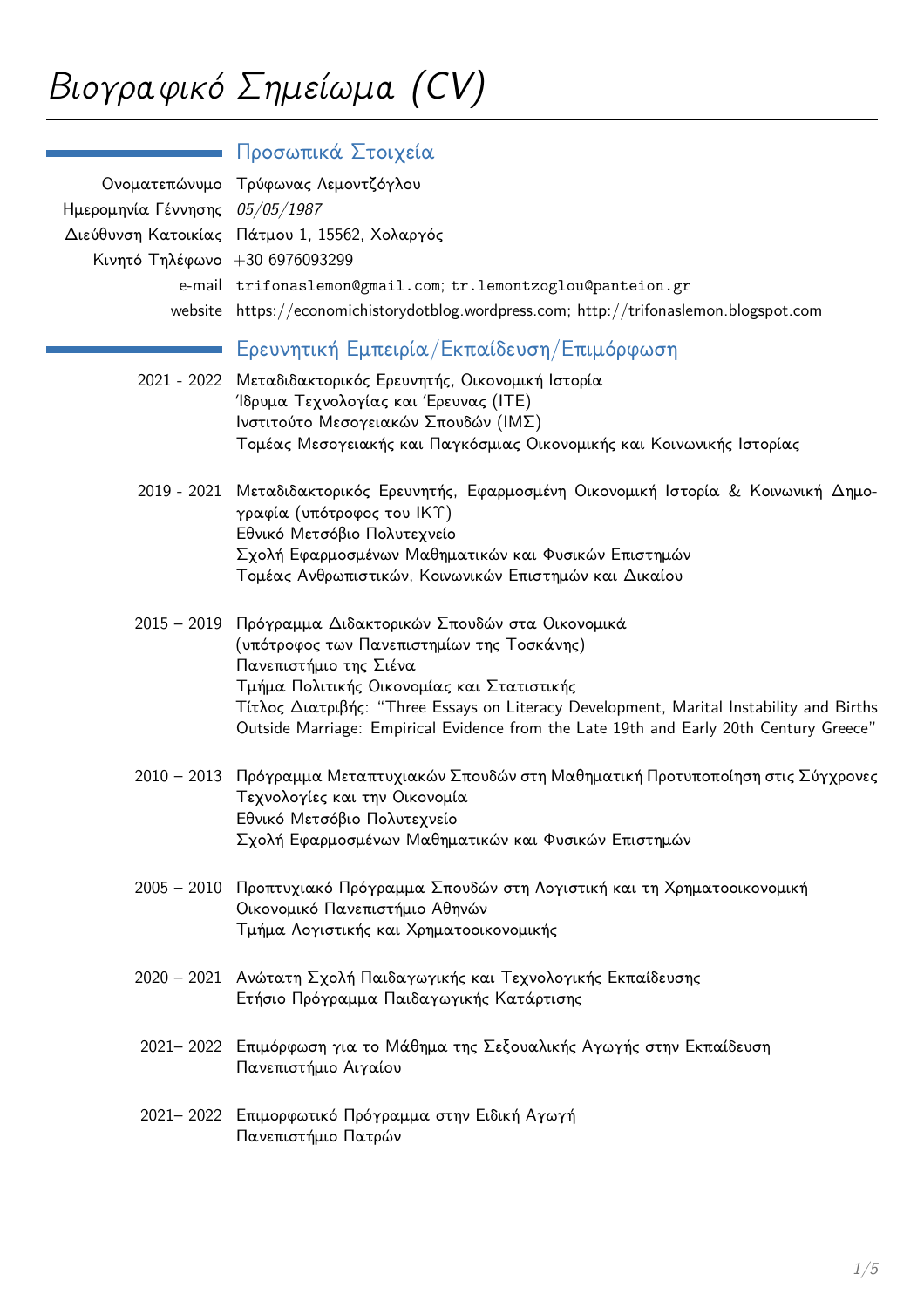### Ερευνητικά Ενδιαφέροντα

Ποσοτικές Μέθοδοι με έμφαση στην Οικονομική Ιστορία, την Κοινωνική Δημογραφία και το Φύλο

# Διδακτική Εμπειρία

- 2021 2022 Διδάσκων «Ποσοτικών Μεθόδων Ανάλυσης στις Κοινωνικές Επιστήμες» (Μαθήματα: Μέθοδοι Ανάλυσης Δεδομένων στην Ποσοτική Έρευνα, Μέθοδοι Συλλογής Δεδομένων στην Ποσοτική Έρευνα, Κοινωνική Έρευνα και Συνδυαστική Μεθοδολογία) στο Τμήμα Κοινωνικής Ανθρωπολογίας του Παντείου Πανεπιστημίου Κοινωνικών και Πολιτικών Επιστημών (εαρινό & χειμερινό εξάμηνο).
- 2019 2020 Συνδιδάσκων του μαθήματος «Χρηματοοικονομική Οικονομετρία» στο Διατμηματικό Πρόγραμμα Μεταπτυχιακών Σπουδών της «Μαθηματικής Προτυποποίησης στις Σύγχρονες Τεχνολογίες και την Χρηματοοικονομική» της Σχολής Εφαρμοσμένων Μαθηματικών και Φυσικών Επιστημών του ΕΜΠ (εαρινό εξάμηνο).

# - Άλλη Εργασιακή Εμπειρία

- 2021 Στατιστικός Αναλυτής
	- Ίδρυμα Ρόζα Λούξεμπουργκ (Παράρτημα Ελλάδας)
- 2014 2015 Καθηγητής Οικονομικών και Διοίκησης Επιχειρήσεων
	- Εκπαιδευτικός Όμιλος Πουκαμισάς
- 2007 2009 Στατιστικός Αναλυτής
	- GPO Έρευνα Επικοινωνία ΑΕ

# Παρουσιάσεις σε Συνέδρια, Ημερίδες και Ομάδες Εργασίας

Μια εμπειρική διερεύνηση των προσδιοριστικών παραγόντων της παραγωγής καπνού: Η περίπτωση της Ελλάδας Μεταπολεμικά (2η Συνάντηση της Ομάδας Αγροτικής Ιστορίας της Ελληνικής Εταιρείας Οικονομικής Ιστορίας με θέμα "Αγροτικές δομές και μετασχηματισμοί στην Ελληνική ύπαιθρο, 1820-1980", 3-4 Φεβρουαρίου 2022,  $A\theta \eta \nu \alpha$ ).

Διερευνώντας το καθεστώς μιας πατριαρχικής πραγματικότητας στην Ελλάδα του 19ου και 20ού αιώνα: Στοιχεία από τις Κρατικές Στατιστικές (4ος Κύκλος Ανοιχτών Σεμιναρίων, Εργαστήριο Ελληνικής Πολιτικής-Ομάδα Μελέτης Φύλου & Δημοκρατίας, ΠΕΔΔ-ΕΚΠΑ, 18 Φεβρουαρίου 2022, Αθήνα).

Revisiting the "Illegitimacy" phenomenon: Evidence from the 20th century Greek censuses (CfP: Tracing Social Change: "Family Planning" since the 19th Century, Herder Institute for Historical Research on East Central Europe - Institute of the Leibniz Association, 12 Ιουλίου 2021).

Μπορεί η μαθηματική μοντελοποίηση να είναι ριζοσπαστική; (Critique: Πρωτοβουλία για τον Πλουραλισμό στα Οικονομικά, 3 Νοεμβρίου 2020, Αθήνα).

Οι γεννήσεις εκτός γάμου στην Ελλάδα: Κοινωνικό πρόβλημα ή μια νέα κοινωνική πραγματικότητα; (Φύλο και Έρευνα στις Πολιτικές και Κοινωνικές Επιστήμες, Ελληνικό Ίδρυμα Ευρωπαϊκής και Εξωτερικής Πολιτικής, 2 Ιουνίου 2020, Αθήνα).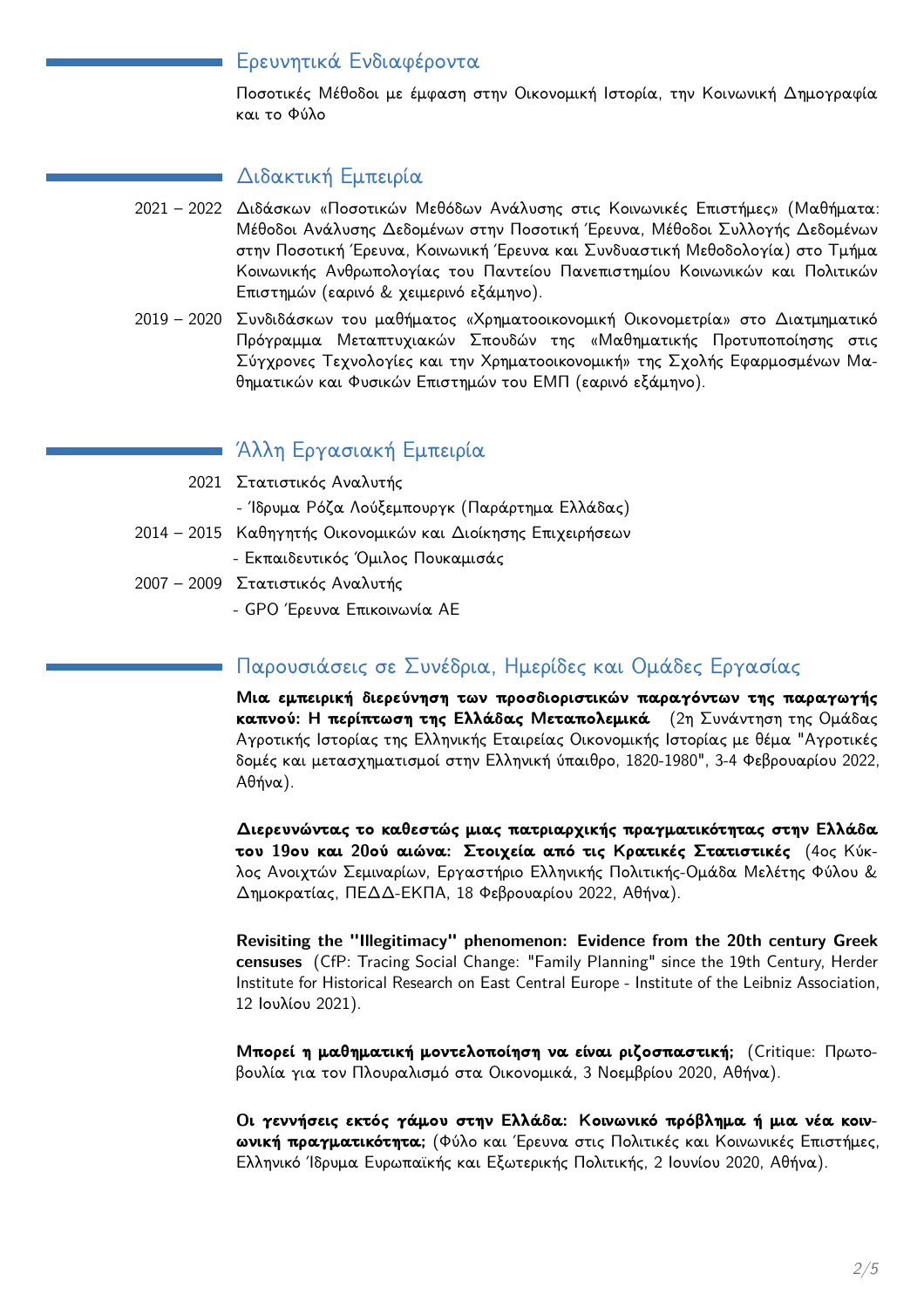Women's Labour Force Participation and Increasing Divorce Rates: Evidence from the Early Twentieth-Century Greece (Divorce Conference organized by the Florence Population Studies, the University of Florence and the European University Institute, 17-19 October 2019, Florence).

Δίκαιη Κατανομή της Γης, Προσκόλληση στην Αγροτική Παραγωγή και Ανάπτυξη του Σχολικού Εγγραμματισμού: Μια εμπειρική μελέτη για την περίπτωση της Ελλάδας κατά το δεύτερο μισό του 19ου Αιώνα (Ημερίδα Εργασίας της Ομάδας Αγροτικής Ιστορίας της Ελληνικής Εταιρείας Οικονομικής Ιστορίας με Τίτλο "Αγροτικές Δομές και Μετασχηματισμοί στην Ελληνική Τπαιθρο, 1820-1980", 28 Ιουνίου 2019, Αθήνα).

Οι Γεννήσεις Παιδιών Εκτός Γάμου ως Δείκτης για τη Σεξουαλικότητα της Νέας Γυναίκας: Μια εμπειρική μελέτη για την περίπτωση της Ελλάδας κατά το πρώτο μισό του 20ου αιώνα, 1921-1938 (3ος Κύκλος Σεμιναρίων της Ομάδας Μελέτης Φύλου & Δημοκρατίας του Εργαστηρίου Ελληνικής Πολιτικής του Τμήματος Πολιτικής Επιστήμης και Δημόσιας Διοίκησης του ΕΚΠΑ με θέμα "Φύλο, Σεξουαλικότητα, Επιστήμη και Εξουσία", 10 Μαΐου 2019, Αθήνα).

Trends Towards "Illegitimate" Births in the Early Twentieth-Century Greece: Evidence from the Natural Movement of Population, Causes of Death, and Agricultural Censuses of Greece, 1921-1938 (1st Historical Materialism Athens Conference "Rethinking Crisis, Resistance and Strategy", Panteion University of Social and Political Sciences, 2-5 May 2019, Athens).

Industrialization. Modernization. Literacy Development and Increasing Divorce Rates: Evidence from the Late 19th and Early 20th Century Greece (9th International Conference of Political Economy "10 Years after the Great Recession: Orthodox versus Heterodox Economics", Panteion University of Social and Political Sciences, 6-9 September 2018, Athens).

Women's Labour Force Participation and Increasing Divorce Rates: Evidence from the Early-Twentieth-Century Greece (6th PhD Meeting in Economics, University of Macedonia, 5-6 July 2018, Thessaloniki).

People's Access to Land, Stuck in Agriculture and Literacy Development: The Case of 19th Century Greece (9th Annual Workshop on Growth, History and Development, University of Southern Denmark, 4-5 June 2018, Odense).

People's Access to Land, Stuck in Agriculture and Literacy Development: Evidence from the Modern Greek State, 1860-1880 (Workplace Redesign: Spaces of Work and the Transformation of Industrial Modernity in a Globalizing World, Masaryk Institute and Archives of the Czech Academy of Sciences, 1-2 December 2017, Prague).

# Επιστημονικές Έρευνες Δημοσιεύσεις

Revisiting the "Illegitimacy" Phenomenon: Evidence from the Twentieth-Century Greece (στα πλαίσια του "Tracing Social Change: Family Planning since the 19th Century", Herder-Institute for Historical Research on East Central Europe, January 2022)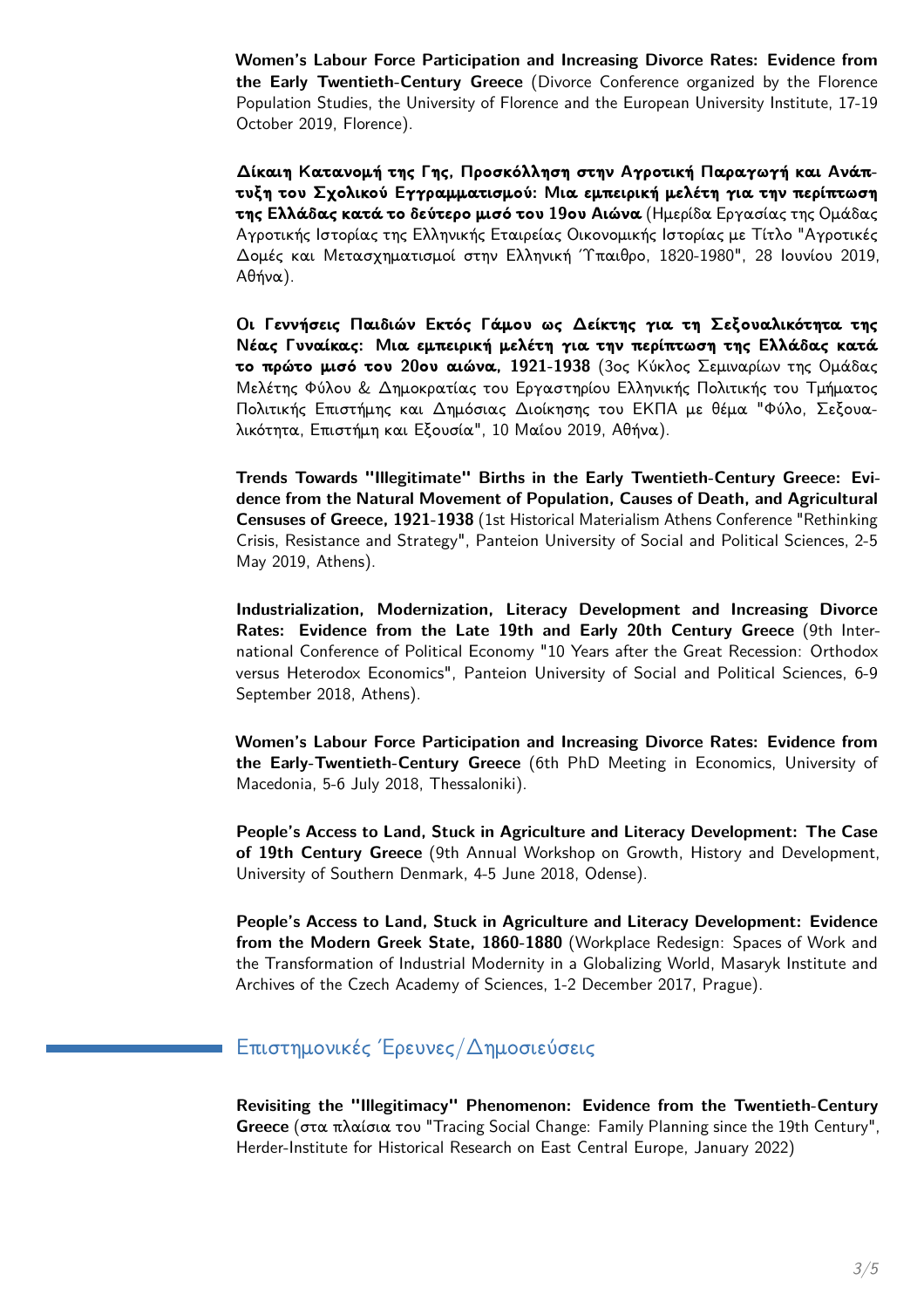"Φυσικά τέκνα", "νόθα" - ή απλώς τα "μπάσταρδα" της Ελλάδος: Κοινωνική ευαλωτότητα ή συνειδητή απειθαρχία; (Κεφάλαιο στο "Υγεία, καύλα και επανάσταση", επιστ. επιμέλ. Δήμητρα Τζανάκη, Εκδόσεις Ασίνη, Αθήνα 2021)

Μελετώντας την σχέση μεταξύ εξώγαμης γεννητικότητας, παιδικής θνησιμότητας, παραβατικής συμπεριφοράς και ανεργίας: Μια ARDL προσέγγιση για την περίπτωση της Ελλάδας κατά την μεταπολεμική περίοδο (1956-1997) (Περιοδικό Θέσεις - Τριμηνιαία Επιθεώρηση, Τεύχος 157, Οκτώβριος-Δεκέμβριος 2021)

Μετά τη Χρυσή Αυγή: Η διείσδυση και οι μεταμορφώσεις του ακροδεξιού τρόπου σκέψης (Στο πλαίσιο του έργου «Η κανονικοποίηση του ακροδεξιού λόγου στην Ελλάδα: Φύλο, ΜΜΕ, Ένοπλες Δυνάμεις, Εκκλησία», Ινστιτούτου Rosa Luxemburg. Υπεύθυνος για την στατιστική ανάλυση της μελέτης)

Γυναικεία Απασχόληση και Διαζευκτικότητα: Μια εμπειρική μελέτη για την περίπτωση της Ελλάδας στις αρχές του 20ου αιώνα (Περιοδικό Θέσεις - Τριμηνιαία Επιθεώρηση, Τεύχος 155, Απρίλιος-Ιούνιος 2021)

Exploring the main factors behind changing patterns of family formation and childbearing in Europe: An empirical investigation using panel data for 27 selected countries over the period 2005-2017 (Espace Populations Sociétés, Issue: "Transformations of families and households", expected to be published)

Access to land, the agriculture trap, and literacy: Evidence from the late nineteenthcentury Greece (The Journal of European Economic History, Vol. 49, No. 3-20, Winter  $2020)$ 

Δικαιότερη κατανομή της γης, συγκέντρωση στις αγροτικές δραστηριότητες και ανάπτυξη του εγγραμματισμού: Μια εμπειρική μελέτη για την περίπτωση της Ελλάδας στα τέλη του 19ου αιώνα (Περιοδικό Κρίση - Εξαμηνιαία Επιστημονική Επιθεώρηση, Φθινόπωρο 2020)

Οι γεννήσεις παιδιών εκτός γάμου ως δείκτης για τη σεξουαλικότητα της νέας γυναίκας: Μια εμπειρική μελέτη για την περίπτωση της Ελλάδας κατά τον **Μεσοπόλεμο, 1921-1938** (Περιοδικό Θέσεις - Τριμηνιαία Επιθεώρηση, Τεύχος 151, Απρίλιος-Ιούνιος 2020)

Μη παραδοσιακές (ή «εναλλακτικές») μορφές γονεϊκότητας, γονιμότητα και γυ**ναικεία απασχόληση** (ηλεκτρονική δημοσίευση στο https://commune.org.gr, 24 Okτώβρη 2021)

Τα εγκλήματα στην Ελλάδα ανά φύλο κατά το δεύτερο μισό του 20ού αιώνα (ηλεκτρονική δημοσίευση στο katiousa.gr, 24 Ιουνίου 2021)

Στάσεις και συμπεριφορές απέναντι στην οικογένεια, το γάμο και τις σχέσεις (ηλεκτρονική δημοσίευση στο socialpolicy.gr, 5 Ιουνίου 2021)